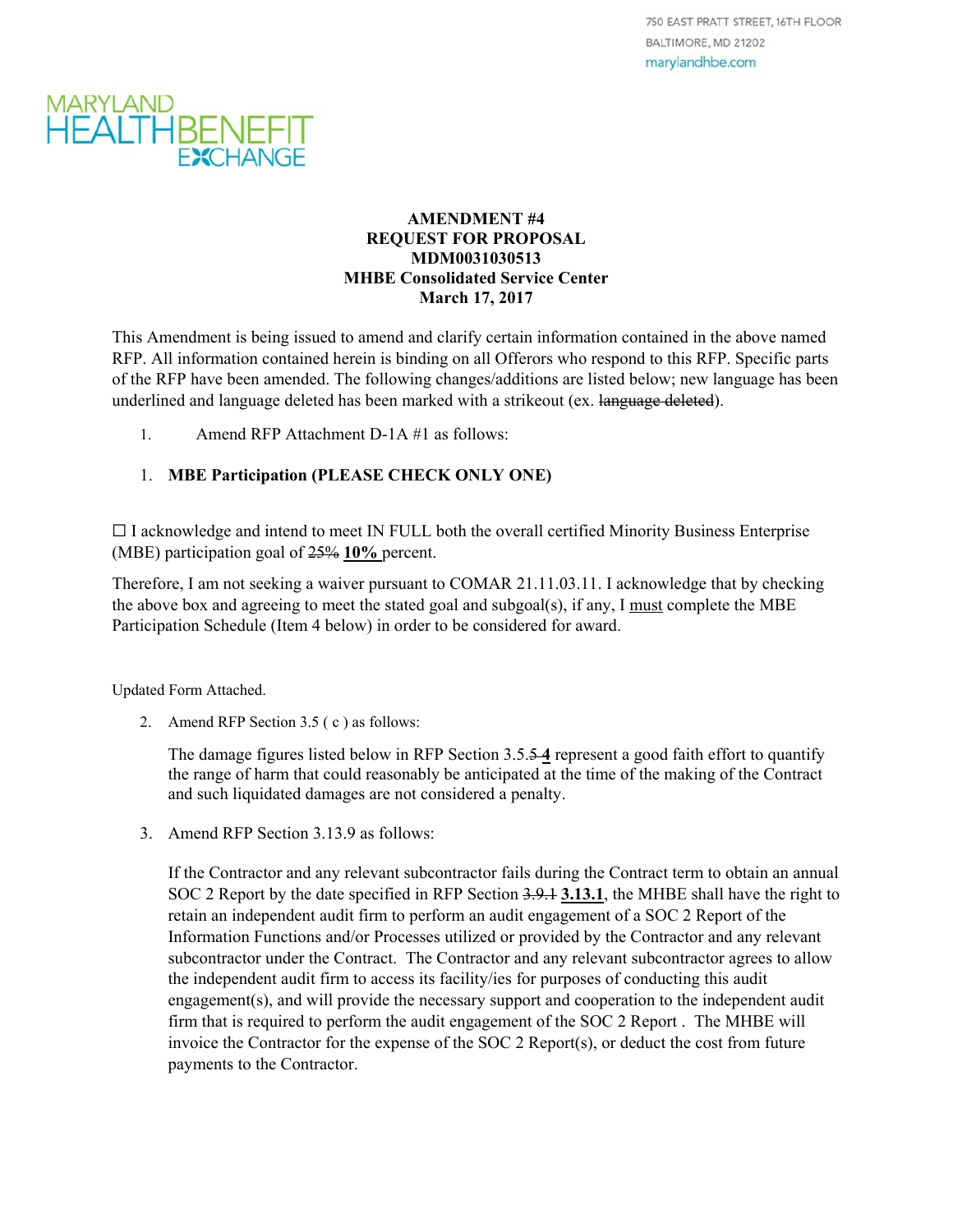4. Amend RFP Section 3.4.1 Liquidated Damages as follows:

Time is an essential element of the Contract and it is important that the work be vigorously performed until completion. For services that are not provided in accordance to the metrics specified in RFP Section 3.4.6 Service Level Measurements below, the Contractor shall be liable for liquidated damages in the amount provided for in this RFP, specifically RFP Section 3.8.**3.5.** 

5. Amend RFP Section 3.4.6.1 as follows:

| <b>SLAID</b> | <b>Scope of Work</b><br><b>Section</b> | Requirement   | <b>Metric/Calculation</b>                                                                                                                                                                                                                                                                                                                                                                      | <b>Minimum Service Level</b><br><b>Required per month</b>                                               |
|--------------|----------------------------------------|---------------|------------------------------------------------------------------------------------------------------------------------------------------------------------------------------------------------------------------------------------------------------------------------------------------------------------------------------------------------------------------------------------------------|---------------------------------------------------------------------------------------------------------|
| 3.4.6.1      | Operational<br><b>Support Services</b> | Service Level | Percentage of calls<br>answered by a live agent<br>within a certain $#$ of<br>seconds (excludes calls<br>abandoned in less than 30<br>seconds)<br>Calculation: (Number of<br>calls answered within the<br>service level threshold /<br>(Number of calls offered<br>-Short abandoned<br>calls)) $*$ 100. Short<br>abandoned calls are<br>defined as calls abandoned<br>in less than 30 seconds. | Nov 1 - Jan 31: 80%<br>within $600$ 360 seconds<br>Feb $1 - \text{Oct } 31: 80\%$<br>within 180 seconds |

# 6. Amend RFP Section 3.2.1.2 Facility as follows:

| 3.2.1.12 | Facility | The Contractor shall provide turn-key facilities, within the<br>continental United States located in the State of Maryland |  |
|----------|----------|----------------------------------------------------------------------------------------------------------------------------|--|
|          |          | within 100 miles of zip code 21202 (Baltimore, MD), including                                                              |  |
|          |          | furniture, cubicles, office supplies, etc. to perform the required                                                         |  |
|          |          | work, including facilities and resources for training. The facility<br>shall meet the following requirements:              |  |
|          |          |                                                                                                                            |  |
|          |          |                                                                                                                            |  |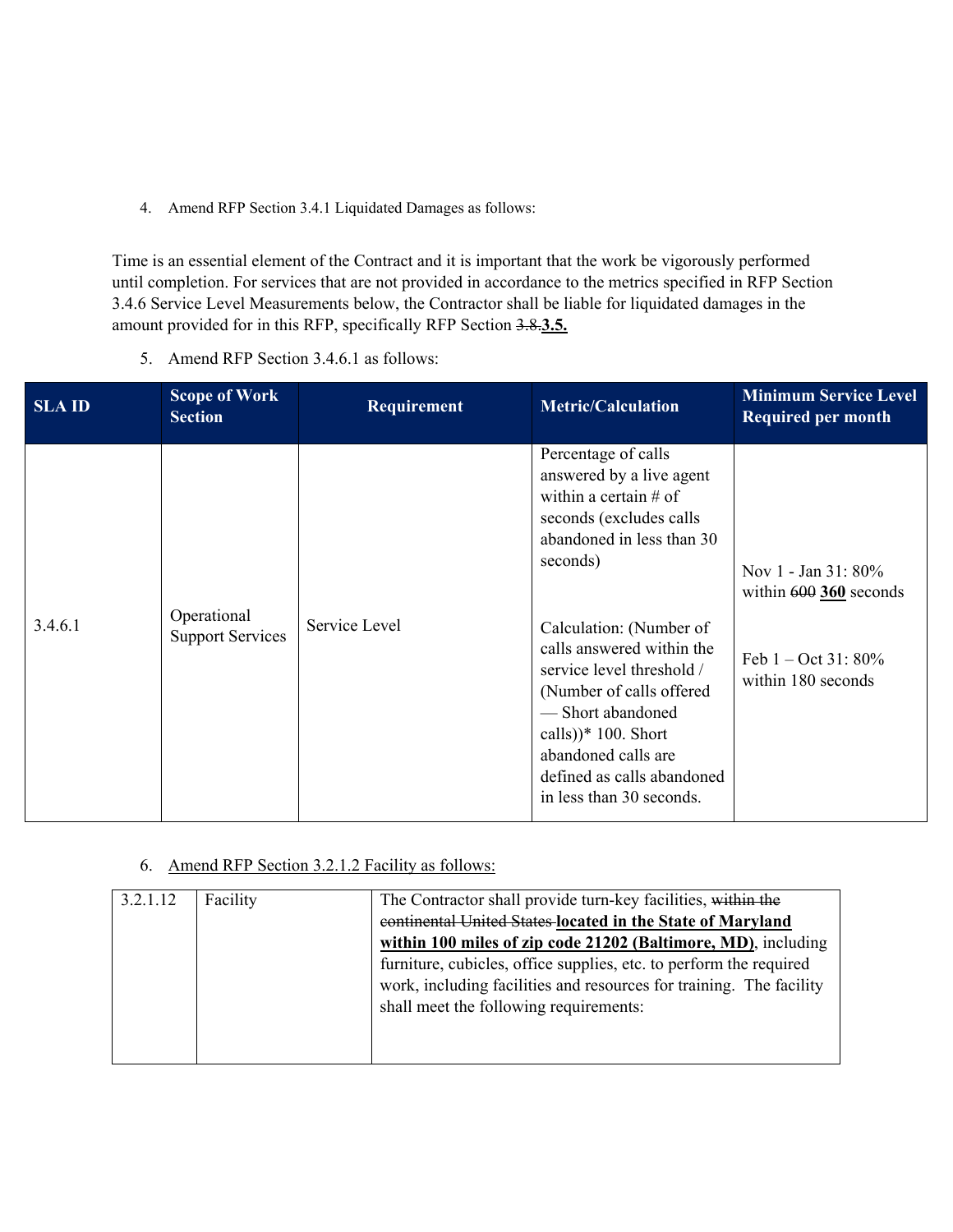750 EAST PRATT STREET, 16TH FLOOR BALTIMORE, MD 21202 marylandhbe.com



| Facilities shall meet HIPAA security and Privacy<br>a.<br>requirements. At least 51% of all employees must be<br>located in the State of Maryland.<br>The Contractor shall provide training rooms that can<br>b.<br>hold up to twenty-five (25) students per room.<br>The Contractor's security plan shall ensure physical<br>c.<br>and technical safeguards which exceed HIPAA<br>compliance standards, and those related to MARS-E,<br>PII, IIHI. All necessary hardware and software for the<br>Service Center will be provided by the contractor.<br>The Contractor's call center facility shall be equipped with<br>appropriate CSR workstations, training rooms, break rooms, rest |
|------------------------------------------------------------------------------------------------------------------------------------------------------------------------------------------------------------------------------------------------------------------------------------------------------------------------------------------------------------------------------------------------------------------------------------------------------------------------------------------------------------------------------------------------------------------------------------------------------------------------------------------------------------------------------------------|
| rooms, managerial and meeting space.<br>Training rooms shall be equipped with presentation equipment,<br>telephony, computers and monitors.<br>The Contractor shall ensure adequate training space<br>a.<br>for multiple classes conducted simultaneously during<br>initial and periodic staff ramp up periods.<br>$\mathbf b$ .<br>The Contractor shall provide technology enabled<br>training rooms at proposed facility location, and<br>ensure adequate training space during initial ramp up.                                                                                                                                                                                       |
| The Contractor shall provide on-site workspace and connectivity<br>for up to 15 Maryland State employees. MHBE staff resources -<br>number of resources may vary - should be scalable up to 15 staff.<br>All required functions requested within this RFP and its<br>attachments must be conducted in the United States.                                                                                                                                                                                                                                                                                                                                                                 |

Date Issued: March 17, 2017 Michelle Compton Procurement Officer

Attachment: Updated Attachment D-1A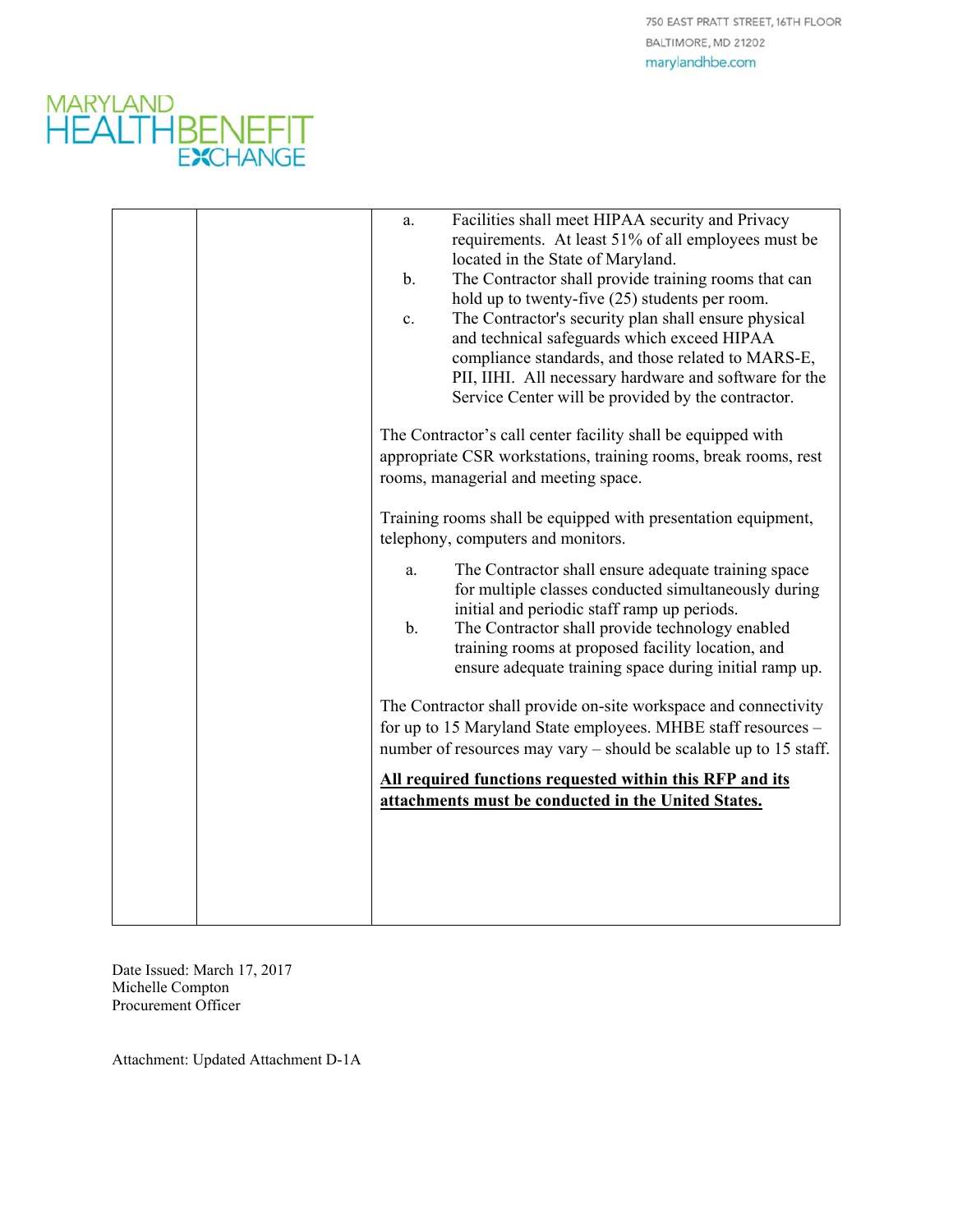### **MBE ATTACHMENT D-1A**

# **MBE UTILIZATION AND FAIR SOLICITATION AFFIDAVIT & MBE PARTICIPATION SCHEDULE**

**This MBE Utilization and Fair Solicitation Affidavit and MBE Participation Schedule must be completed in its entirety and included with the Bid/Proposal. If the Bidder/Offeror fails to accurately complete and submit this Affidavit and Schedule with the Bid or Proposal as required, the Procurement Officer shall deem the Bid non-responsive or shall determine that the Proposal is not reasonably susceptible of being selected for award.**

In connection with the Bid/Proposal submitted in response to Solicitation No. MDM0031013850, I affirm the following:

## **1. MBE Participation (PLEASE CHECK ONLY ONE)**

 $\Box$  I acknowledge and intend to meet IN FULL both the overall certified Minority Business Enterprise (MBE) participation goal of 10% percent.

Therefore, I am not seeking a waiver pursuant to COMAR 21.11.03.11. I acknowledge that by checking the above box and agreeing to meet the stated goal and subgoal(s), if any, I must complete the MBE Participation Schedule (Item 4 below) in order to be considered for award.

## **OR**

 $\Box$  I conclude that I am unable to achieve the MBE participation goal and/or subgoals. I hereby request a waiver, in whole or in part, of the overall goal and/or subgoals. I acknowledge that by checking this box and requesting a partial waiver of the stated goal and/or one or more of the stated subgoal(s) if any, I must complete the MBE Participation Schedule (Item 4 below) for the portion of the goal and/or subgoal(s) if any, for which I am not seeking a waiver, in order to be considered for award.

#### **2. Additional MBE Documentation**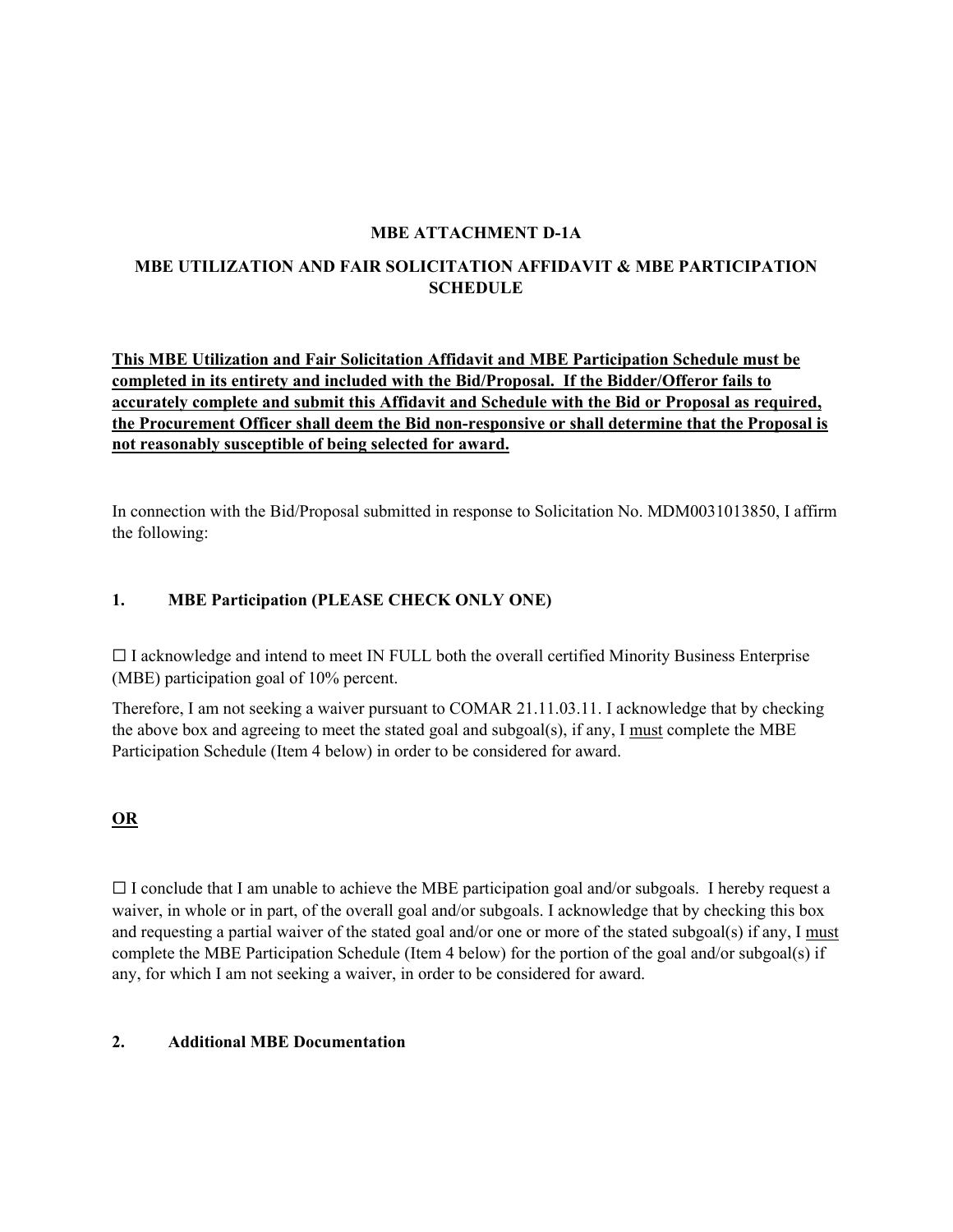# MARYLAND<br>HEALTHBENEFIT **EXCHANGE**

I understand that if I am notified that I am the apparent awardee or as requested by the Procurement Officer, I must submit the following documentation within 10 Business Days of receiving notice of the potential award or from the date of conditional award (per COMAR 21.11.03.10), whichever is earlier:

- (a) Good Faith Efforts Documentation to Support Waiver Request (**Attachment D-1C**)
- (b) Outreach Efforts Compliance Statement (**Attachment D-2**);
- (c) MBE Subcontractor/MBE Prime Project Participation Statement (**Attachments D-3A/B**);
- (d) Any other documentation, including additional waiver documentation if applicable, required by the Procurement Officer to ascertain Bidder or Offeror responsibility in connection with the certified MBE participation goal, if any.

I understand that if I fail to return each completed document within the required time, the Procurement Officer may determine that I am not responsible and therefore not eligible for contract award. If the Contract has already been awarded, the award is voidable.

# **3. Information Provided to MBE firms**

In the solicitation of subcontract quotations or offers, MBE firms were provided not less than the same information and amount of time to respond as were non-MBE firms.

## **4. MBE Participation Schedule**

Set forth below are the (i) certified MBEs I intend to use, (ii) the percentage of the total Contract amount allocated to each MBE for this project and, (iii) the items of work each MBE will provide under the Contract. I have confirmed with the MDOT database that the MBE firms identified below (including any self-performing MBE prime firms) are performing work activities for which they are MDOT certified.

| <b>Prime Contractor</b> | <b>Project Description</b> | <b>Project/Contract Number</b> |
|-------------------------|----------------------------|--------------------------------|
|                         |                            |                                |
|                         |                            |                                |
|                         |                            |                                |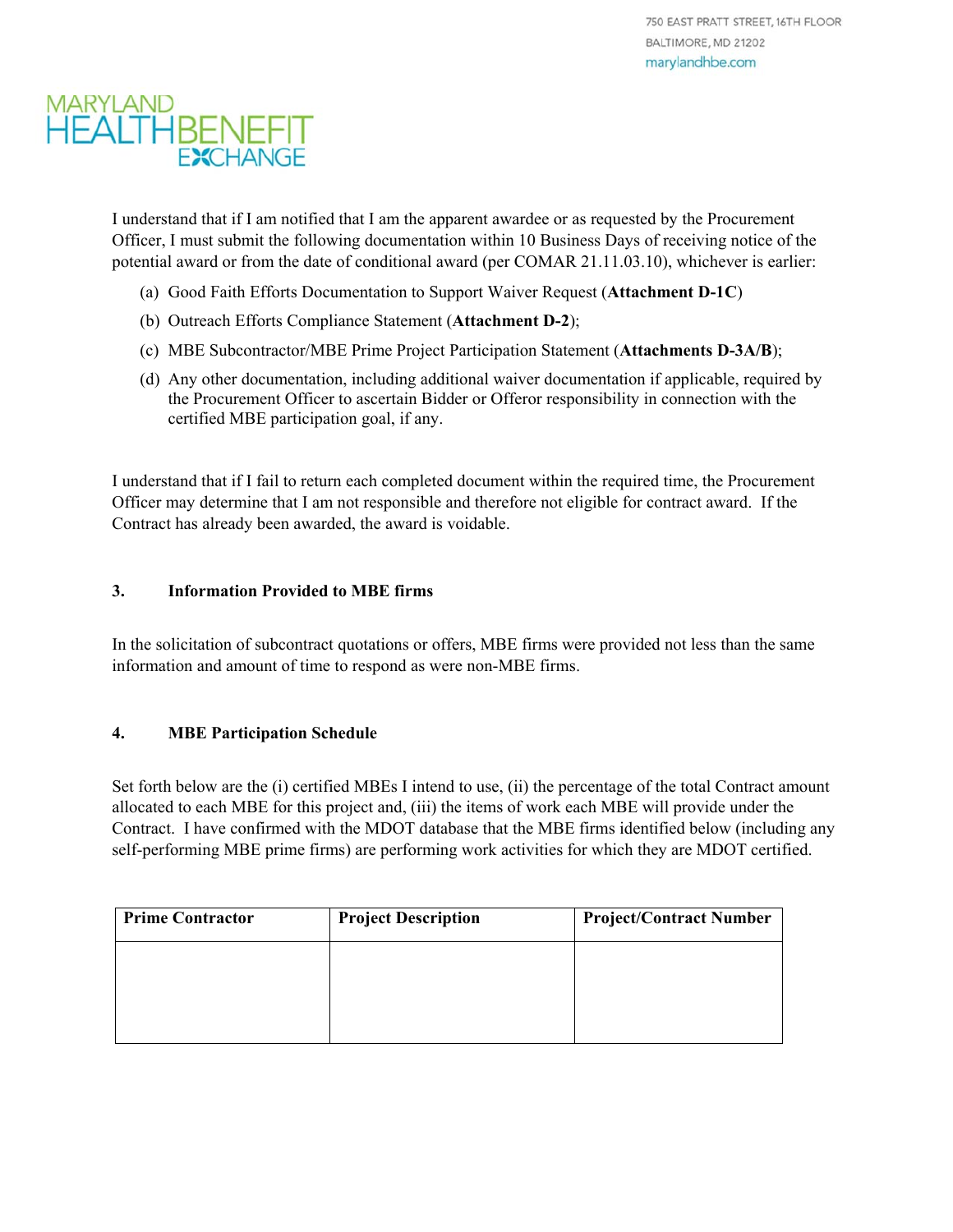# **LIST INFORMATION FOR EACH CERTIFIED MBE FIRM YOU AGREE TO USE TO ACHIEVE THE MBE PARTICIPATION GOAL AND SUBGOALS, IF ANY. MBE PRIMES: PLEASE COMPLETE BOTH SECTIONS A AND B BELOW.**

## **SECTION A: For MBE Prime Contractors ONLY (including MBE Primes in a Joint Venture)**

| <b>MBE</b> Prime Firm<br>Name:             | Percentage of total Contract Value to be performed<br>with own forces and counted towards the MBE<br>overall participation goal (up to 50% of the overall<br>goal): $\frac{9}{6}$ |  |
|--------------------------------------------|-----------------------------------------------------------------------------------------------------------------------------------------------------------------------------------|--|
| <b>MBE Certification Number:</b>           | Percentage of total Contract Value to be performed<br>with own forces and counted towards the subgoal, if                                                                         |  |
| (If dually certified, check only one box.) | any, for my MBE classification (up to 100% of not<br>more than one subgoal): $\%$                                                                                                 |  |
| □□ African American-Owned                  | Description of the Work to be performed with MBE<br>prime's own workforce:                                                                                                        |  |
| □ Hispanic American-Owned                  |                                                                                                                                                                                   |  |
| $\Box$ Asian American-Owned                |                                                                                                                                                                                   |  |
| $\Box$ Women-Owned                         |                                                                                                                                                                                   |  |
| $\Box$ Other MBE Classification            |                                                                                                                                                                                   |  |
|                                            |                                                                                                                                                                                   |  |

## **SECTION B: For all Contractors (including MBE Primes and MBE Primes in a Joint Venture)**

| by this MBE: $\%$                        |
|------------------------------------------|
| Description of the Work to be Performed: |
|                                          |
|                                          |
|                                          |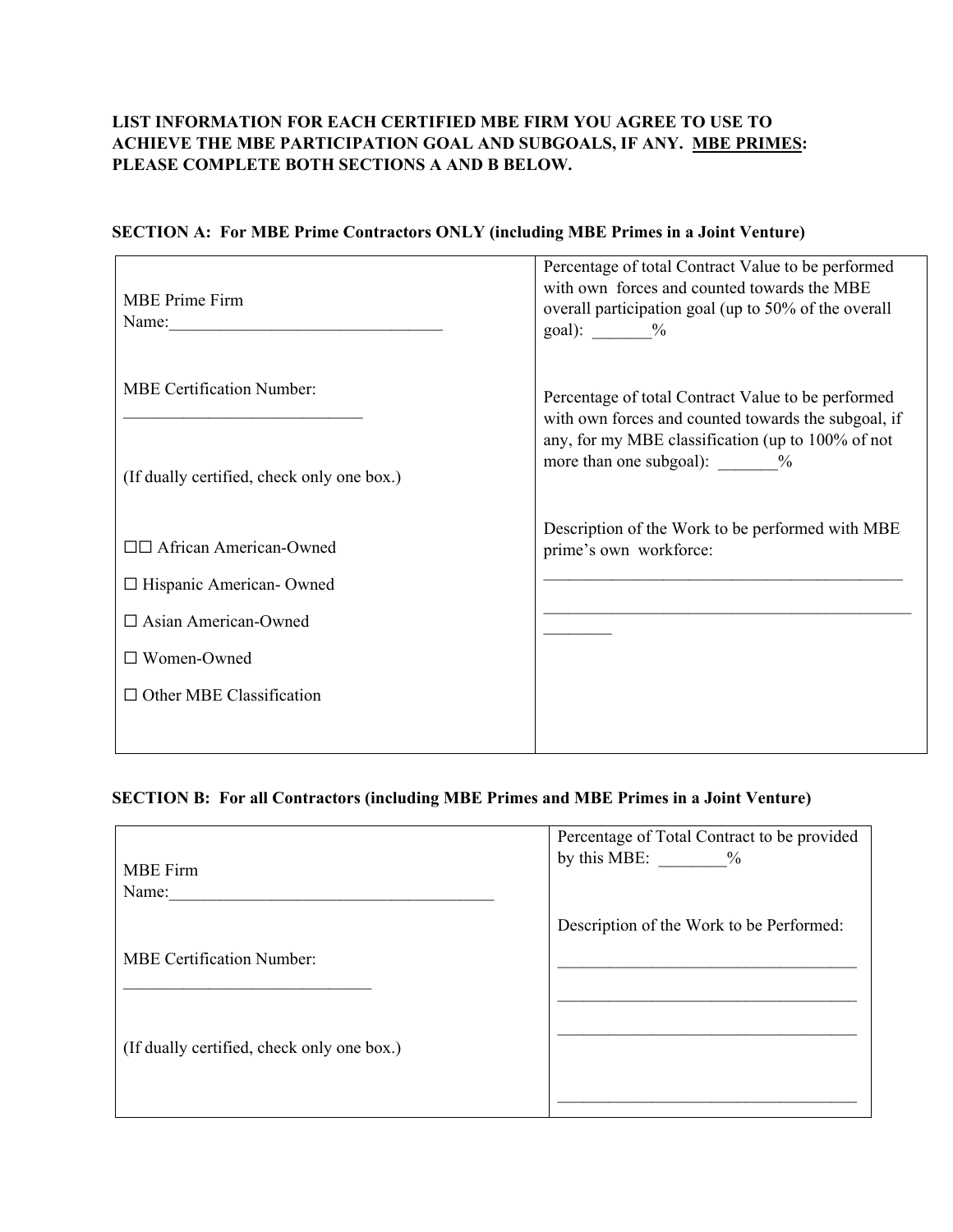750 EAST PRATT STREET, 16TH FLOOR BALTIMORE, MD 21202 marylandhbe.com



| □ African American-Owned □ Hispanic American-<br>Owned                                                                                                      |                                                                                                                      |
|-------------------------------------------------------------------------------------------------------------------------------------------------------------|----------------------------------------------------------------------------------------------------------------------|
| $\Box$ Asian American-Owned $\Box$ Women-Owned                                                                                                              |                                                                                                                      |
| $\Box$ Other MBE Classification                                                                                                                             |                                                                                                                      |
|                                                                                                                                                             |                                                                                                                      |
| <b>MBE</b> Firm                                                                                                                                             | Percentage of Total Contract to be provided<br>by this MBE: $\_\_\_\_\_$                                             |
| Name:                                                                                                                                                       |                                                                                                                      |
|                                                                                                                                                             | Description of the Work to be Performed:                                                                             |
| <b>MBE Certification Number:</b>                                                                                                                            |                                                                                                                      |
|                                                                                                                                                             |                                                                                                                      |
| (If dually certified, check only one box.)                                                                                                                  |                                                                                                                      |
| □ African American-Owned □ Hispanic American-<br>Owned                                                                                                      | <u> 2000 - Jan James James Jan James James James James James James James James James James James James James Jam</u> |
| $\Box$ Asian American-Owned $\Box$ Women-Owned                                                                                                              |                                                                                                                      |
| $\Box$ Other MBE Classification                                                                                                                             |                                                                                                                      |
|                                                                                                                                                             |                                                                                                                      |
|                                                                                                                                                             | Percentage of Total Contract to be provided                                                                          |
| <b>MBE</b> Firm                                                                                                                                             | by this MBE: $\_\_\_\_\_$                                                                                            |
|                                                                                                                                                             |                                                                                                                      |
|                                                                                                                                                             | Description of the Work to be Performed:                                                                             |
| <b>MBE</b> Certification<br>Number:<br><u> 1980 - Jan James James, martin amerikan basar dan berasal dalam basar dalam basar dalam basar dalam basar da</u> |                                                                                                                      |
|                                                                                                                                                             |                                                                                                                      |
| (If dually certified, check only one box.)                                                                                                                  |                                                                                                                      |
| □ African American-Owned □ Hispanic American-                                                                                                               |                                                                                                                      |
| Owned                                                                                                                                                       |                                                                                                                      |
|                                                                                                                                                             |                                                                                                                      |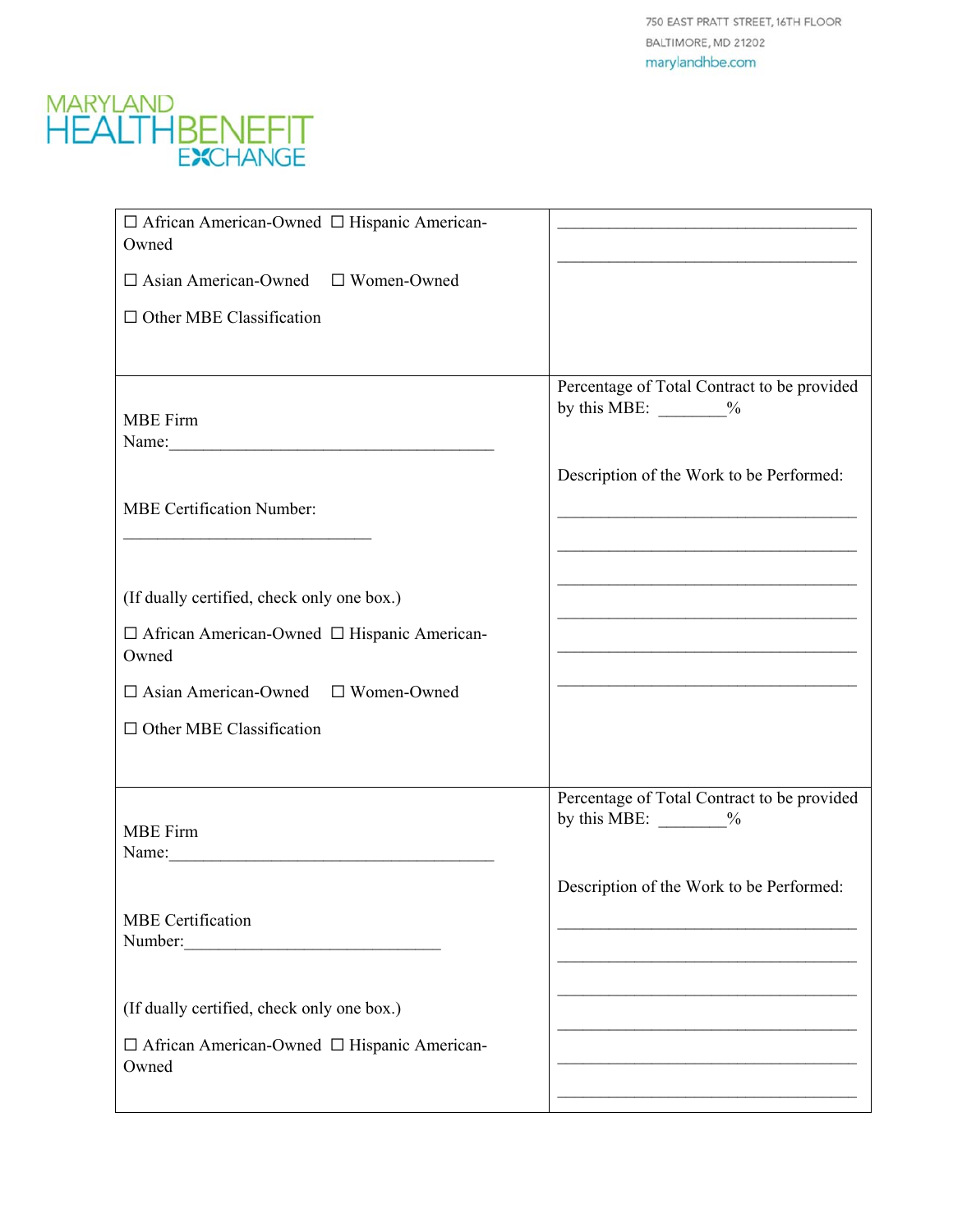| $\Box$ Asian American-Owned $\Box$ Women-Owned                                                                                                                                                                                 |                                                            |
|--------------------------------------------------------------------------------------------------------------------------------------------------------------------------------------------------------------------------------|------------------------------------------------------------|
| $\Box$ Other MBE Classification                                                                                                                                                                                                |                                                            |
|                                                                                                                                                                                                                                |                                                            |
|                                                                                                                                                                                                                                |                                                            |
|                                                                                                                                                                                                                                | Percentage of Total Contract to be provided                |
| <b>MBE</b> Firm                                                                                                                                                                                                                | by this MBE: $\frac{\ }{2}$                                |
|                                                                                                                                                                                                                                |                                                            |
|                                                                                                                                                                                                                                | Description of the Work to be Performed:                   |
| <b>MBE Certification Number:</b>                                                                                                                                                                                               |                                                            |
|                                                                                                                                                                                                                                | <u> 1980 - Johann Barbara, martxa alemaniar amerikan a</u> |
|                                                                                                                                                                                                                                |                                                            |
| (If dually certified, check only one box.)                                                                                                                                                                                     | <u> 1989 - Johann Barbara, martxa alemaniar a</u>          |
| □ African American-Owned □ Hispanic American-                                                                                                                                                                                  |                                                            |
| Owned                                                                                                                                                                                                                          |                                                            |
| □ Asian American-Owned □ Women-Owned                                                                                                                                                                                           |                                                            |
| $\Box$ Other MBE Classification                                                                                                                                                                                                |                                                            |
|                                                                                                                                                                                                                                |                                                            |
|                                                                                                                                                                                                                                | Percentage of Total Contract to be provided                |
| <b>MBE</b> Firm                                                                                                                                                                                                                | by this MBE: $\_\_\_\_$                                    |
| Name: Name and the same state of the state of the state of the state of the state of the state of the state of the state of the state of the state of the state of the state of the state of the state of the state of the sta |                                                            |
|                                                                                                                                                                                                                                | Description of the Work to be Performed:                   |
| <b>MBE Certification Number:</b>                                                                                                                                                                                               |                                                            |
|                                                                                                                                                                                                                                |                                                            |
|                                                                                                                                                                                                                                |                                                            |
| (If dually certified, check only one box.)                                                                                                                                                                                     |                                                            |
| □ African American-Owned □ Hispanic American-<br>Owned                                                                                                                                                                         |                                                            |
| $\Box$ Asian American-Owned $\Box$ Women-Owned                                                                                                                                                                                 |                                                            |
| $\Box$ Other MBE Classification                                                                                                                                                                                                |                                                            |
| $m$ and $m$ and $f$ model                                                                                                                                                                                                      |                                                            |

(Continue on separate page if needed)